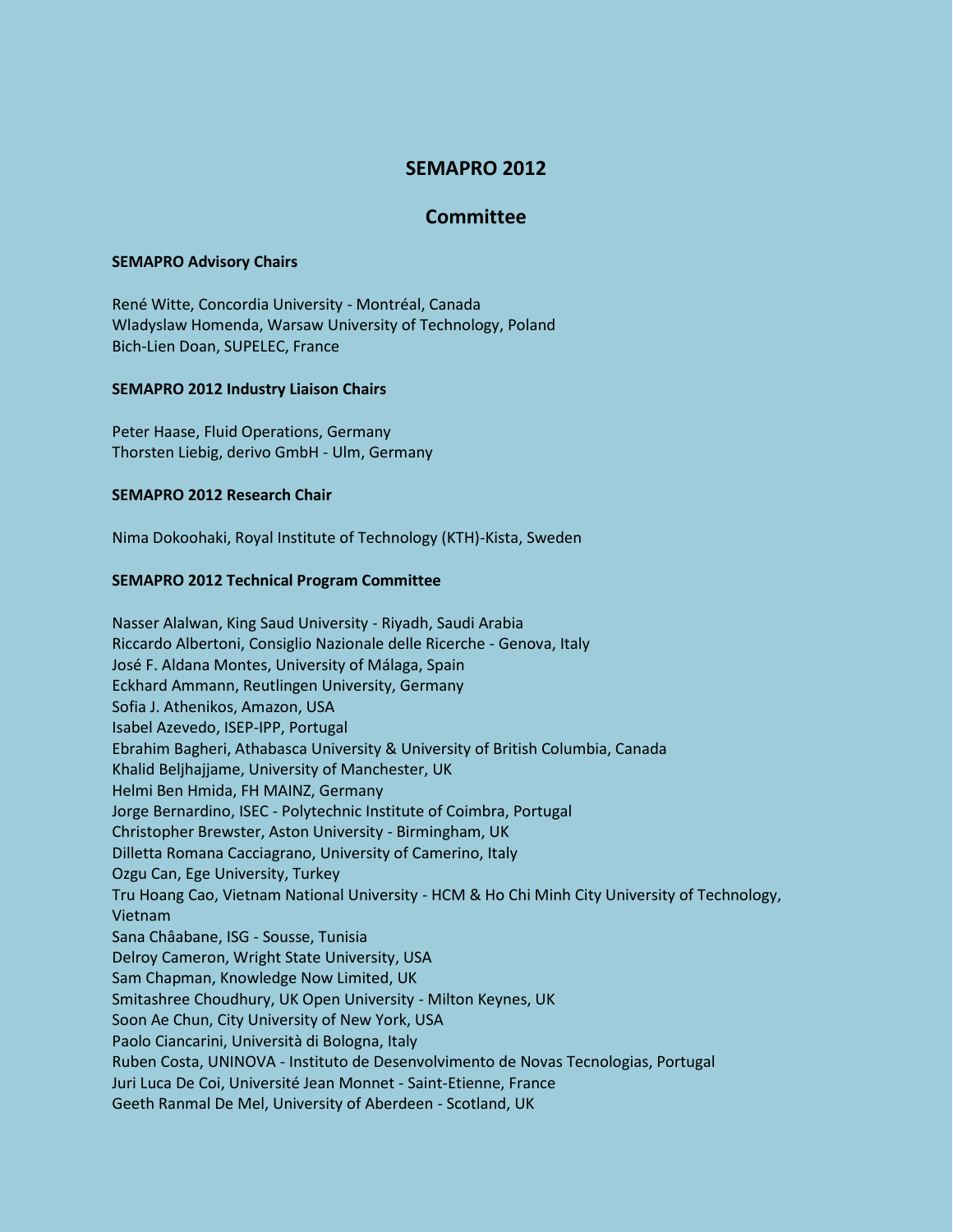Cláudio de Souza Baptista, Computer Science Department, University of Campina Grande, Brazil Jan Dedek, Charles University in Prague, Czech Republic Chiara Di Francescomarino, Fondazione Bruno Kessler - Trento, Italy Alexiei Dingli, The University of Malta, Malta Bich Lien Doan, SUPELEC, France Milan Dojčinovski, Czech Technical University in Prague, Czech Republic Nima Dokoohaki, Royal Institute of Technology (KTH) - Stockholm, Sweden Raimund K. Ege, Northern Illinois University, USA Enrico Francesconi, ITTIG - CNR - Florence, Italy Raúl García Castro, Universidad Politécnica de Madrid, Spain Rosa M. Gil Iranzo, Universitat de LLeida, Spain Gregor Grambow, Aalen University, Germany Fabio Grandi, University of Bologna, Italy Sotirios K. Goudos, Aristotle University of Thessaloniki, Greece Francesco Guerra, University of Modena and Reggio Emilia, Italy Alessio Gugliotta, Innova SpA, Italy Peter Haase, Fluid Operations, Germany Ivan Habernal, University of West Bohemia - Plzen, Czech Republic Armin Haller, CSIRO ICT Centre - Canberra, Australia Shun Hattori, Muroran Institute of Technology, Japan Xin He, Airinmar Ltd., UK Ralf Heese, Freie Universität Berlin, Germany Steffen Hennicke, HU-Berlin/Berlin School of Library and Information Science, Germany Wladyslaw Homenda, Warsaw University of Technology, Poland Carolina Howard Felicissimo, BRGC - Schlumberger, Brazil Prasad Jayaweera, University of Sri Jayewardenepura, Sri Lanka Wassim Jaziri, ISIM Sfax, Tunisia Katia Kermanidis, Ionian University - Corfu, Greece Jaroslav Kuchar, Czech Technical University in Prague, Czech Republic Kyu-Chul Lee, Chungnam National University - Daejeon, South Korea Thorsten Liebig, derivo GmbH - Ulm, Germany Sandra Lovrenčić, University of Zagreb - Varaždin, Croatia Maria Maleshkova, The Open University, UK Maristella Matera, Politecnico di Milano, Italy Elisabeth Métais, Cedric-CNAM, France Vasileios Mezaris, Informatics and Telematics Institute (ITI) and Centre for Research and Technology Hellas (CERTH) - Thermi-Thessaloniki, Greece Małgorzata Mochól, T-Systems Multimedia Solutions GmbH - Berlin, Germany Shahab Mokarizadeh , Royal Institute of Technology (KTH) - Stockholm, Sweden Mir Abolfazl Mostafavi, Université Laval - Québec, Canada Ekawit Nantajeewarawat, Sirindhorn International Institute of Technology / Thammasat University, Thailand Lyndon J. B. Nixon, STI International, Austria Csongor Nyulas, Stanford Center for Biomedical Informatics, USA Carlos Pedrinaci, The Open University, UK Andrea Perego, Università degli Studi dell'Insubria - Varese, Italy Livia Predoiu, University of Magdeburg, Germany Hemant Purohit, Wright State University, USA